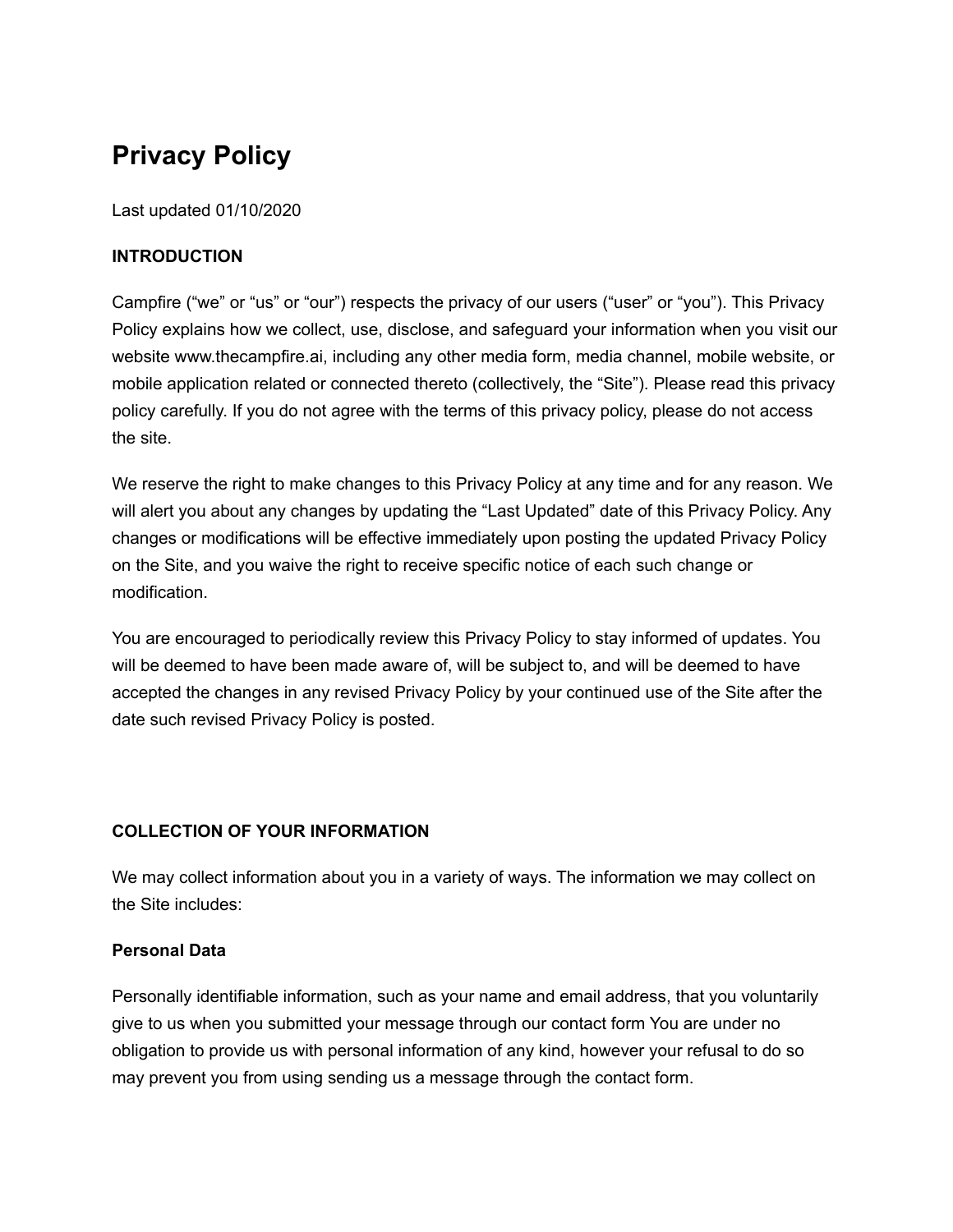#### **Derivative Data**

Information our servers automatically collect when you access the Site, such as your IP address, your browser type, your operating system, your access times, and the pages you have viewed directly before and after accessing the Site.

# **USE OF YOUR INFORMATION**

Having accurate information about you permits us to provide you with a smooth, efficient, and customized experience. Specifically, we may use information collected about you via the Site to:

- Email you regarding your request for contact.
- Increase the efficiency and operation of the Site
- Monitor and analyze usage and trends to improve your experience with the Site
- Perform other business activities as needed.
- Prevent fraudulent transactions, monitor against theft, and protect against criminal activity.
- Request feedback and contact you about your use of the Site

# **DISCLOSURE OF YOUR INFORMATION**

We may share information we have collected about you in certain situations. Your information may be disclosed as follows:

# **By Law or to Protect Rights**

If we believe the release of information about you is necessary to respond to legal process, to investigate or remedy potential violations of our policies, or to protect the rights, property, and safety of others, we may share your information as permitted or required by any applicable law, rule, or regulation. This includes exchanging information with other entities for fraud protection and credit risk reduction.

# **Third-Party Service Providers**

We may share your information with third parties that perform services for us or on our behalf, including data analysis, email delivery, hosting services, customer service, and marketing assistance.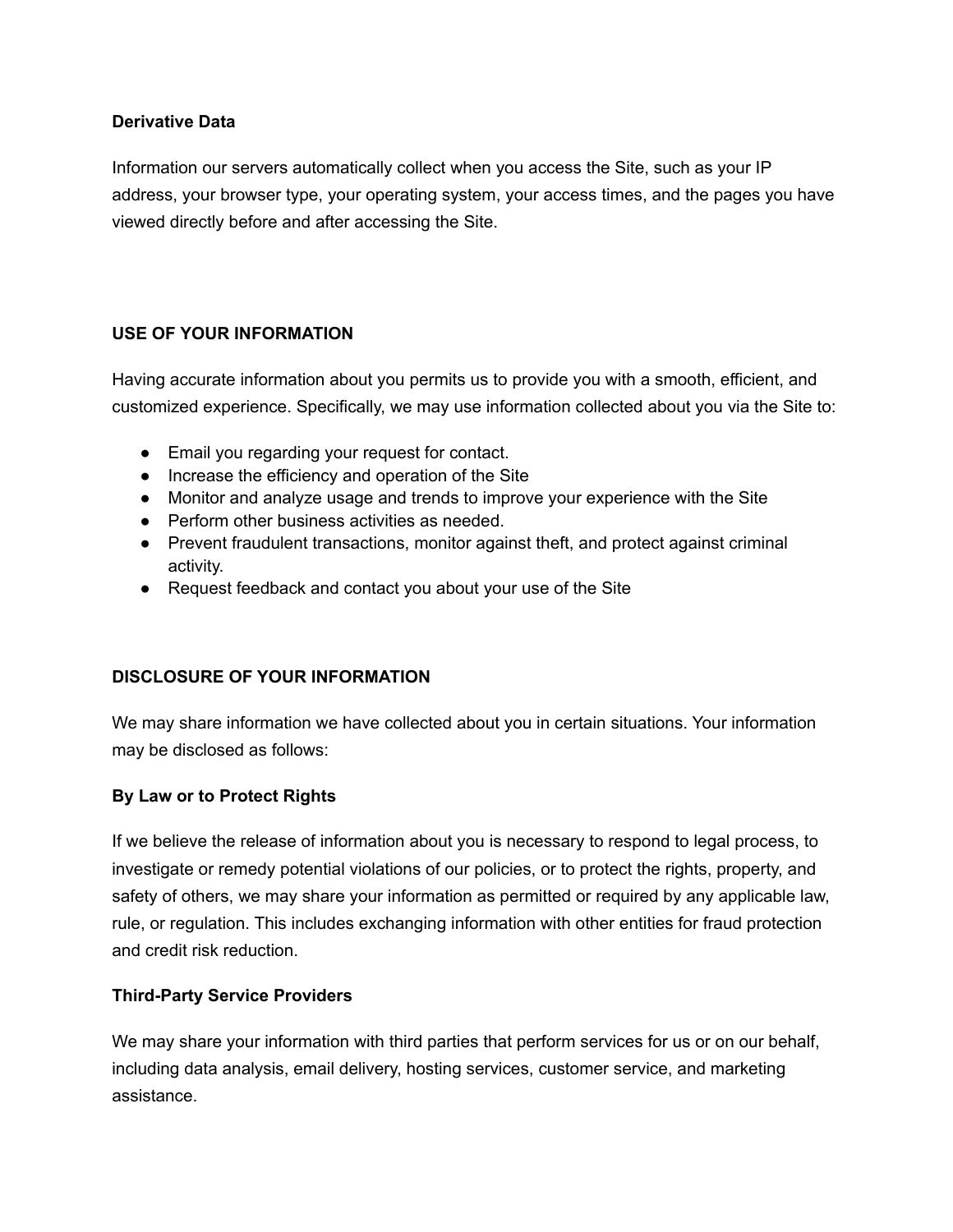#### **Marketing Communications**

With your consent, or with an opportunity for you to withdraw consent, we may share your information with third parties for marketing purposes, as permitted by law.

#### **Business Partners**

We may share your information with our business partners to offer you certain products, services or promotions.

#### **TRACKING TECHNOLOGIES**

#### **Cookies and Web Beacons**

We may use cookies, web beacons, tracking pixels, and other tracking technologies on the Site to help customize the Site [and our mobile application] and improve your experience. When you access the Site [or our mobile application], your personal information is not collected through the use of tracking technology. Most browsers are set to accept cookies by default. You can remove or reject cookies, but be aware that such action could affect the availability and functionality of the Site. You may not decline web beacons. However, they can be rendered ineffective by declining all cookies or by modifying your web browser's settings to notify you each time a cookie is tendered, permitting you to accept or decline cookies on an individual basis.

We may use cookies, web beacons, tracking pixels, and other tracking technologies on the Site to help customize the Site and improve your experience. For more information on how we use cookies, please refer to our Cookie Policy posted on the Site, which is incorporated into this Privacy Policy. By using the Site, you agree to be bound by our Cookie Policy.

#### **Website and Email Analytics**

We partner with selected third-party vendors, such as Google [Analytics,](https://support.google.com/analytics/answer/6004245?hl=en) to allow tracking technologies and remarketing services on the Site through the use of first party cookies and third-party cookies, to, among other things, analyze and track users' use of the Site, determine the popularity of certain content and better understand online activity. By accessing the Site, you consent to the collection and use of your information by these third-party vendors. You are